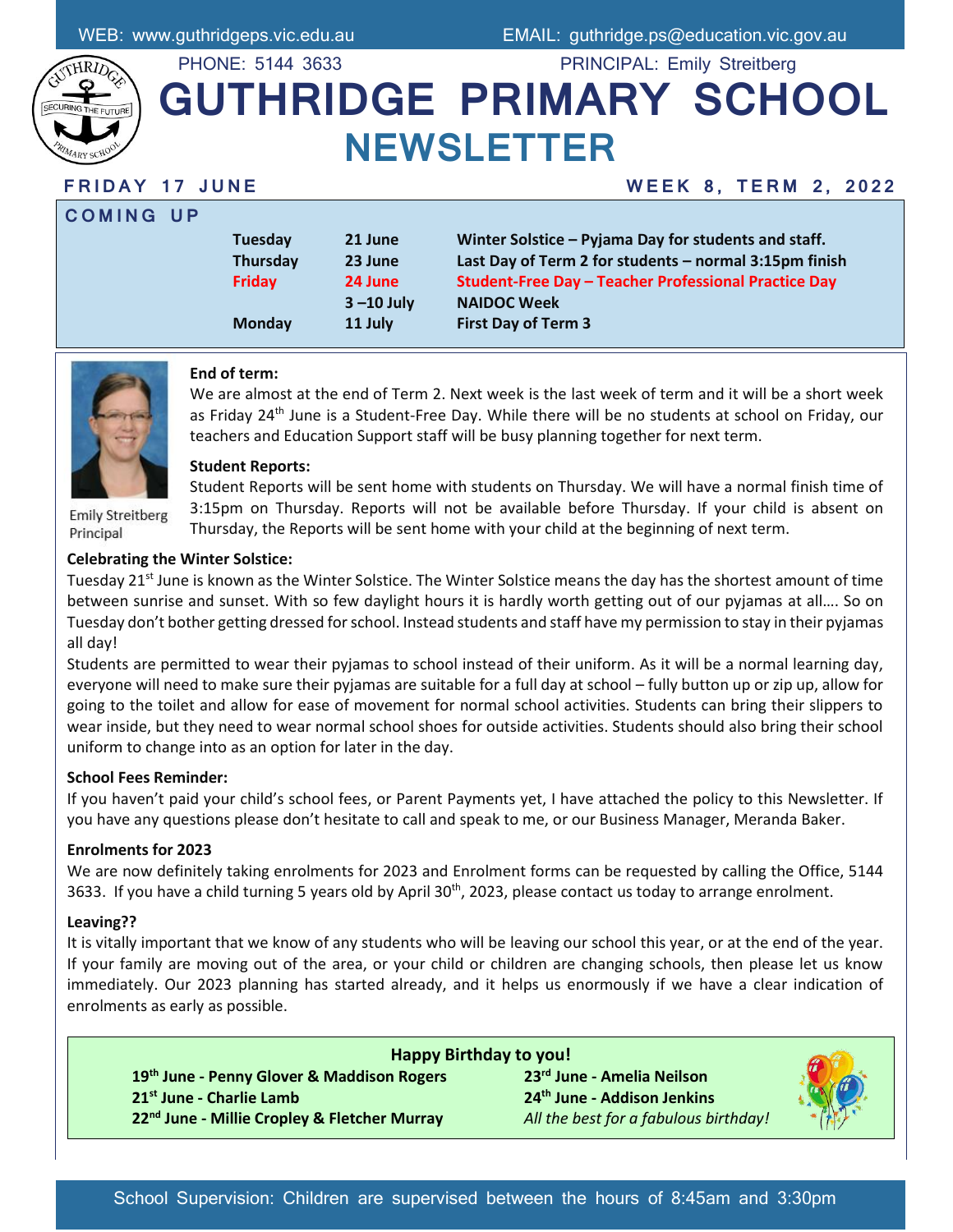#### **NAIDOC Week 3-10 July:**

Across Australia NAIDOC Week is not just celebrated by the Indigenous Australian communities but it is a time for us all to celebrate the history, culture and achievements of Aboriginal and Torres Strait Islander peoples. While NAIDOC Week is in the holiday period, we have been learning about all the ways we can celebrate Indigenous Culture at any time of the year, such as, listening to Indigenous Australian music, reading Dreamtime stories, visiting Indigenous Australian websites on the Internet, listening to yarning stories, and appreciating Aboriginal artworks … or even creating your own inspired art, or poetry related to the week. Over the last few weeks our Koori students have been thinking ahead and sharing their thoughts about what makes NAIDOC Week such a special time for their Culture:

> Country **United** Little kids Taken away Uluru Respect Elegant

> > Culture Uluru Love land Thousands of years **Under the Sun** Red Earth

Australian **Billabong** Ochre Respect Indigenous Gunai Indigene **Native** Ancient Land



Aboriginals, Culture, Indigenous. We are Aboriginals Indigenous We care about our Culture We have the biggest largest mob - That means family. Our Culture is an amazing Culture We can be singers and football and NRL. We are everywhere around the world.

**NATURE CAN SWIRL** LIKE A FALLING LEAF **SOMETIMES TURNING** TO A LIZARD OR BEREFT ON THE **GROUND TURNING TO DUST.** 

Billy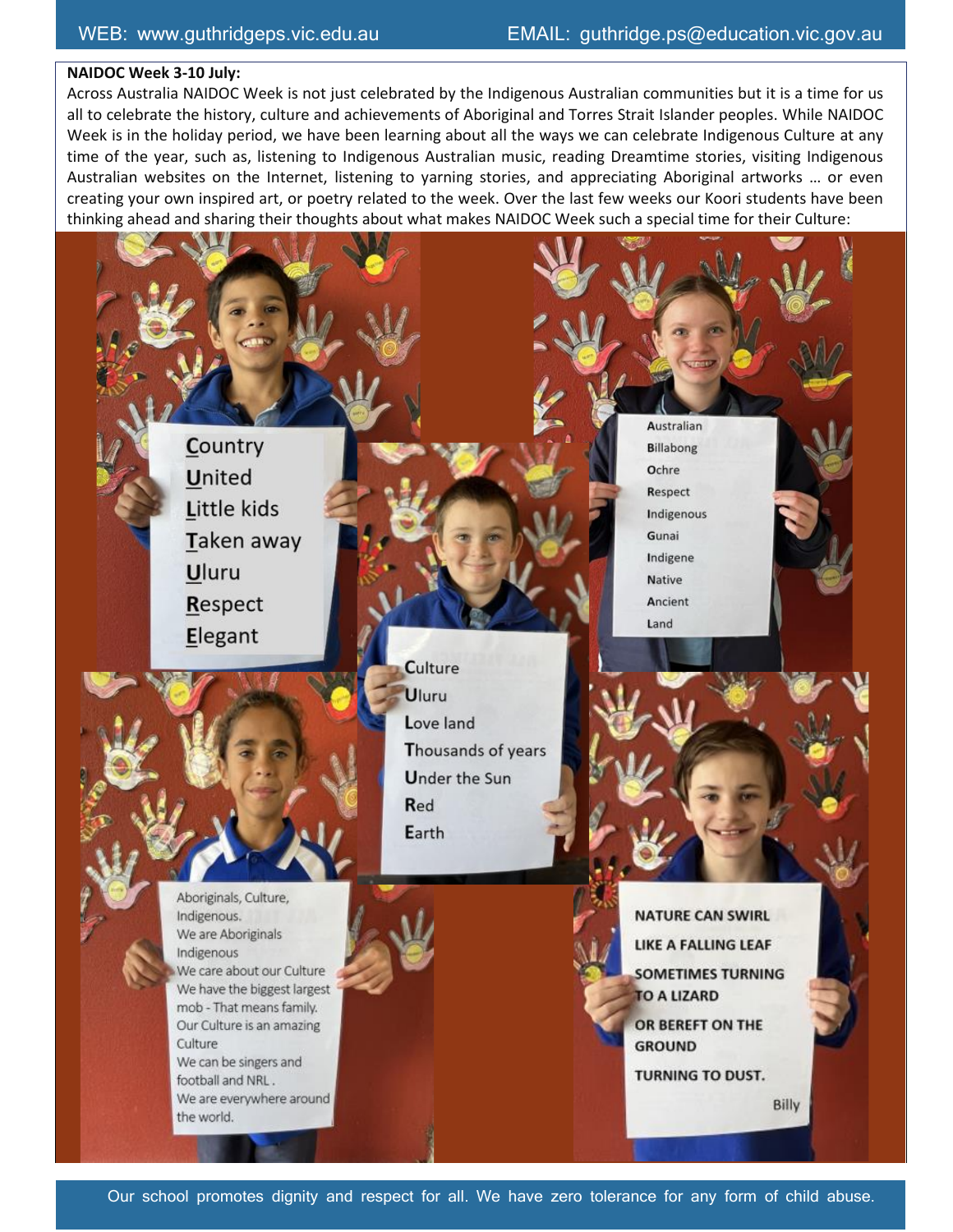# **I'm Sorry -By Devaj Pattni**



**I'm sorry that my people barged into your country so long ago, That rude act of violence. But I admire your solidness, How great the capacity is of your tolerance.**

**I'm sorry we abducted your children, Forced their world under ours. But you didn't let your hopes leave, But rather increased them with each hour**

**I'm sorry we took your territory and land, A burden some still boast was brilliant. But you imply adapted to it so well, You proved incredibly resilient.**

**I'm sorry we treated you unequally, Because we thought you were less than us. But you stayed quiet and calm, You showed no reaction against us.**

**I'm sorry you had to follow our laws, The ones that made your blood boil. But you fought your way to freedom, Making us realise you were the fire, we were the oil.**

**I'm sorry we treated you like our slaves, Because we thought you needed teaching. But you changed our thoughts entirely, Showing us that you were just as good at breaching.**

**I'm sorry we waged war on you, Decreased your numbers every day. But now things are getting better, As we respect you and where your dead lay.**

**I'm sorry you lost your way of life, Because we thought ours was better. But things are improving now, As never will you be alone again.**

**I'm sorry you had to put up with everything, Injustice, terror and torture. But we have realised our mistakes And are supporting you every day. Now you have our support, Our respect and admiration. Your pains have come to an end,**

**I'm sorry for everything.**

**For more information on the unfair treatment of aboriginals and Torres Strait islanders, see below** [Racial discrimination in Australia](https://www.creativespirits.info/aboriginalculture/people/racial-discrimination-in-australia)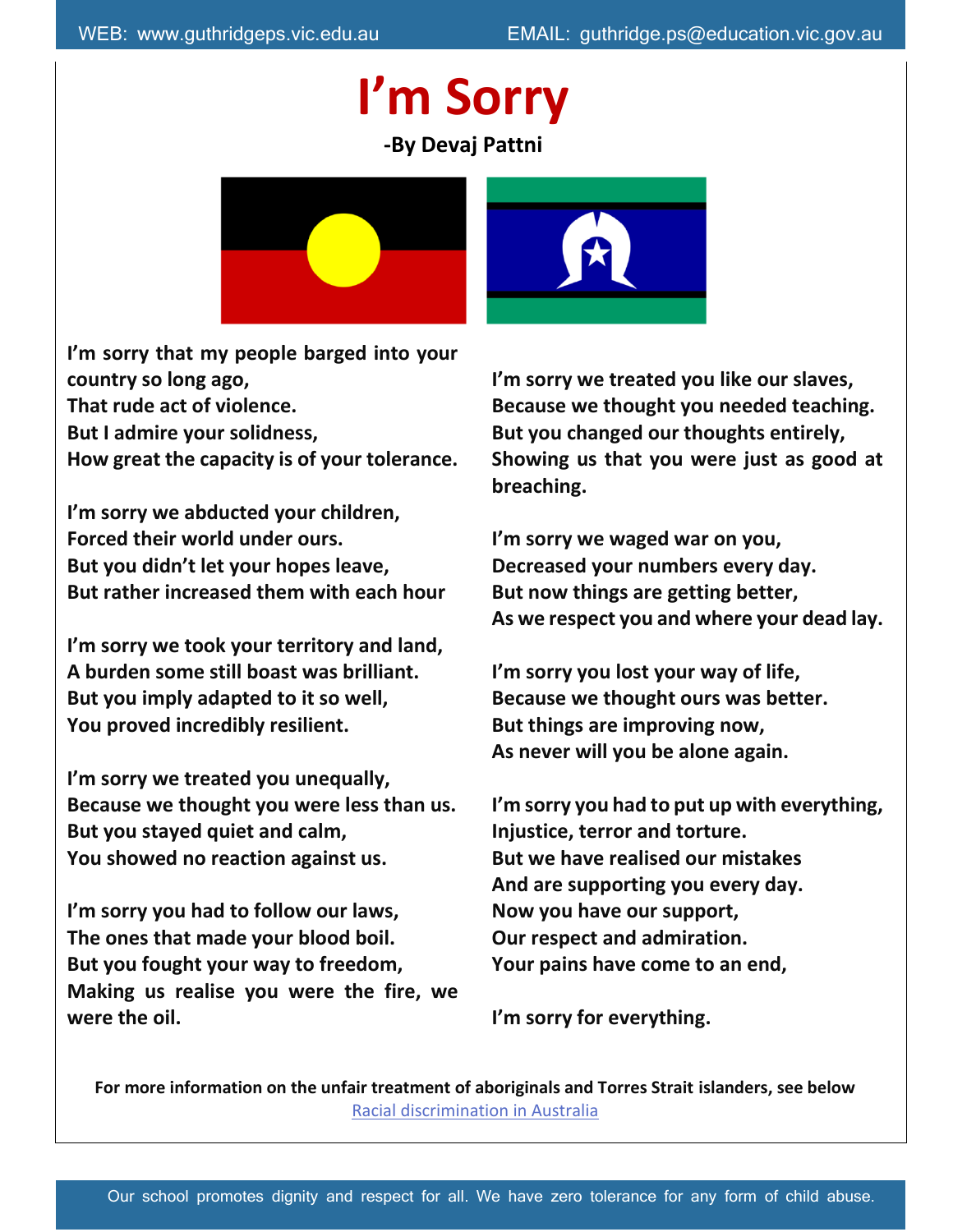### Here are our Learning Heroes for this week.

### Congratulations to:

- **F/SP** *Pippa Stafstrom -* Noticing and correcting errors when reading
- **FD** *Archie Duffield -* Applying his Phonics knowledge to spell words during independent writing
- **FL** *Angie Hartwig -* Using 'ay' to write the word 'play' independently
- **1J** *Charlie Lamb -* Thoughtful mathematising
- **1W** *Willow Jagielka -* Writing persuasive facts about looking after our oceans
- **2G** *Brooklyn Neal -* Listening to feedback and using it to write down fact family sums
- **2G** *Hudson Dryden -* Starting to consider the meaning of words he reads in text
- **2S** *Evee-Rose Bennett -* Challenging herself to achieve her best in all areas of learning
- **3S** *Makayla Russell -* Taking on board feedback and making a great effort to bounce back
- **3C** *Eli Brickle -* Working really hard during Maths
- **4/5O** *Willow Dowton -* The high effort she is putting into her learning
- **4/5H** *Luke Beck -* Demonstrating our Guthridge values at the Winter Sports football competition
- **4/5M** *Billy Helem -* Being a focused learner and improving the presentation of his learning
- **4/5D** *Zara Tassie -* Using her time wisely to research information for her writing
- **6H** *Tiarna Mobourne-Terrick -* Her 'have a go' attitude with all her learning
- **6B** *Jayde Jones -* For demonstrating our school values every day
- **Art** *Piper Sandeman* Always arriving at the Art Space ready to learn
- **Music** *Steele Brown -* Working with determination and focus in Music
- **PE** *Ruby Glover* **-** Helping umpire netball, you always do such a great job *Mrs Streitberg -* Using so many splendid Tier 2 words during assemblies



Wednesday  $8<sup>th</sup>$  of June Grade 5/6 students had our netball winter sport competition. The day had icy wind, pouring rain and a little sunshine but that didn't stop everyone. We had an awesome time, we did our best and had lots of fun. On the day we had three teams called Guthridge Mixed, Guthridge A and Guthridge B. Mrs Meredith, Mrs Hodge and Ange helped and coached on that day and so did Tayla's mum. All teams did

so well and kept trying even if they didn't win. So many students had never played netball before and had so much fun learning and playing the game. Congratulations to the Mixed team for winning all of their 6 games played and won the Grand Final. They will go through to the next round, Regional competition.

Thank you all netball players who participated on that day and the helpers.

By Josiah Gubaton, Tahlie Bailey and Aidan Jenkins







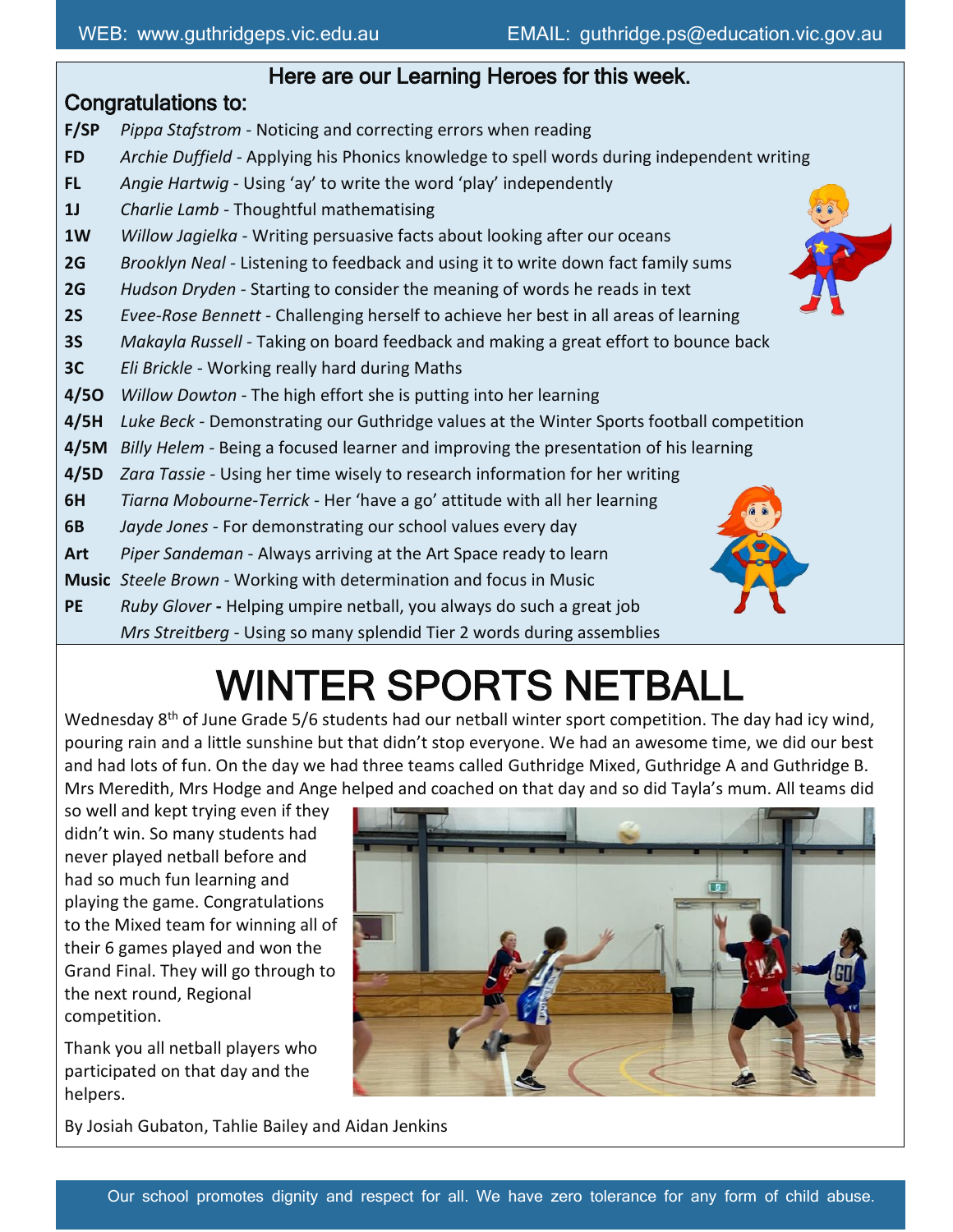# PARENT PAYMENTS 2022

Under the guidelines from the Department of Education & Training, schools can request parents to make voluntary payments for curriculum items. These are items that are essential to support instruction in the standard curriculum. These are also items or activities that the school deems compulsory. Each student receives their classroom supplies on the first day of school. Some are individual supplies, and some are shared within the classroom.

In addition, the school will continue its family friendly policy of providing a sun-smart school hat (\$14 value) free of charge to each Foundation-support and Foundation child commencing Guthridge Primary School for the first time.

Please find the itemised list of Parent Payment requests for 2022:

| <b>PARENT PAYMENT REQUESTS</b>                                       |                                                                                                                                                                                                                                                                                                                                                                |           |  |  |  |
|----------------------------------------------------------------------|----------------------------------------------------------------------------------------------------------------------------------------------------------------------------------------------------------------------------------------------------------------------------------------------------------------------------------------------------------------|-----------|--|--|--|
| <b>Curriculum</b><br><b>Contributions</b>                            | <b>Education Items:</b><br>All classroom stationery, items which can include student workbooks,<br>folders, diaries and paper, pens, pencils, textas and crayons, glue,<br>cartridge paper, cover paper, kinder squares, newsprint, art supplies,<br>sticky tape and masking tape.                                                                             | \$60.00   |  |  |  |
|                                                                      | <b>Swimming Program:</b><br>Provided by a qualified Austswim trained instructor.<br>No refunds will be given for non-attendance. School Council heavily<br>subsidizes the swimming program, this includes paying the swimming<br>tutor, pool cleaner and the maintenance/chemical costs.                                                                       | \$60.00   |  |  |  |
| <b>Other</b><br><b>Contributions</b>                                 | Guthridge Primary School welcomes your voluntary contribution that<br>goes towards our school's important priorities for 2022 (purchase of<br>play equipment and learning resources, and facilities upgrades and<br>grounds maintenance) as well as providing additional activities and<br>services for all students.                                          | $$20.00*$ |  |  |  |
| Extra-<br><b>Curricular</b><br><b>Items and</b><br><b>Activities</b> | Guthridge Primary School offers a range of Extra-curricular activities that are<br>additional to the delivery of the standard curriculum. These events and activities<br>include but are not limited to school photos, camps, big day out etc<br>Notice of upcoming events and activities will be sent home for permission and<br>payment throughout the year. |           |  |  |  |
| <b>TOTAL PARENT PAYMENT REQUEST</b><br>$$120.00*$                    |                                                                                                                                                                                                                                                                                                                                                                |           |  |  |  |

All payments made are voluntary and the absence of such payments will not result in any student or family being disadvantaged. All records of voluntary contributions are kept confidential as well as your decision about whether to contribute or not.

We understand that some families may experience financial difficulty and offers a range of support options, including: the Camps, Sports and Excursions Fund, Centrepay fortnightly payments, or Direct Deposit payments.

Payment can be made by Cash, EFTPOS, Centrepay, or Direct Deposit (Bank MECU –BSB 313140 Account 12052533. Write child's name as reference)

For a confidential discussion about accessing these services, or if you would like to discuss alternative payment arrangements, contact Emily Streitberg (Principal) or Meranda Baker (Business Manager) on 5144 3633 or email: [guthridge.ps@education.vic.gov.au](mailto:guthridge.ps@education.vic.gov.au)